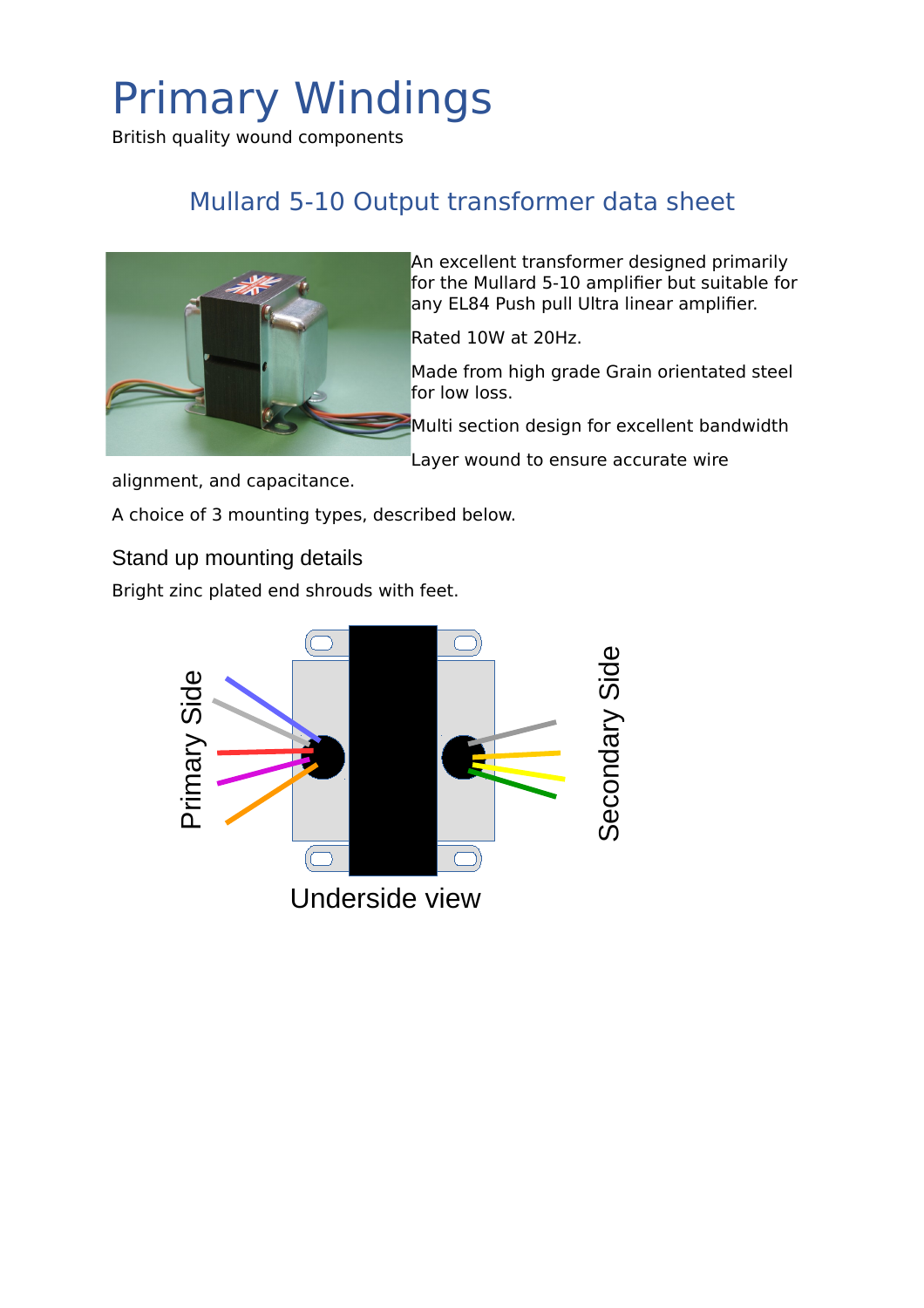British quality wound components

#### **Primary Side wiring**

| Wire colour | Use                 |
|-------------|---------------------|
| Orange      | V4 Anode            |
| Purple      | V4 Grid<br>resistor |
| Red         | нт                  |
| Grey        | V3 Grid<br>resistor |
| Blue        | V3 Anode            |

#### **Secondary Side wiring**

| Wire colour | <b>Use</b> |
|-------------|------------|
| Green       | Ov         |
| Yellow      | 4 Ohms     |
| Orange      | 8 Ohms     |
| Grey        | 16 Ohms    |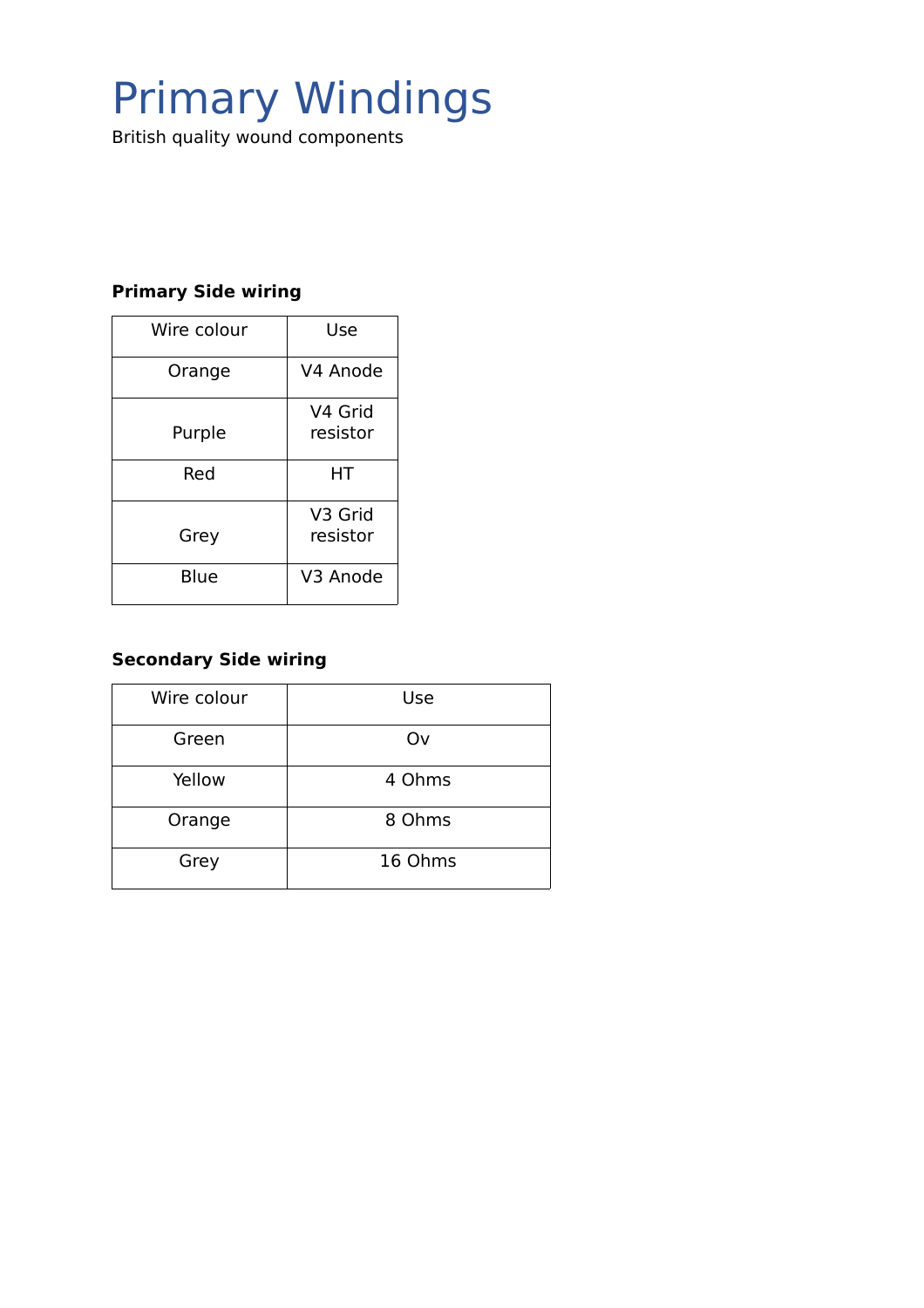British quality wound components

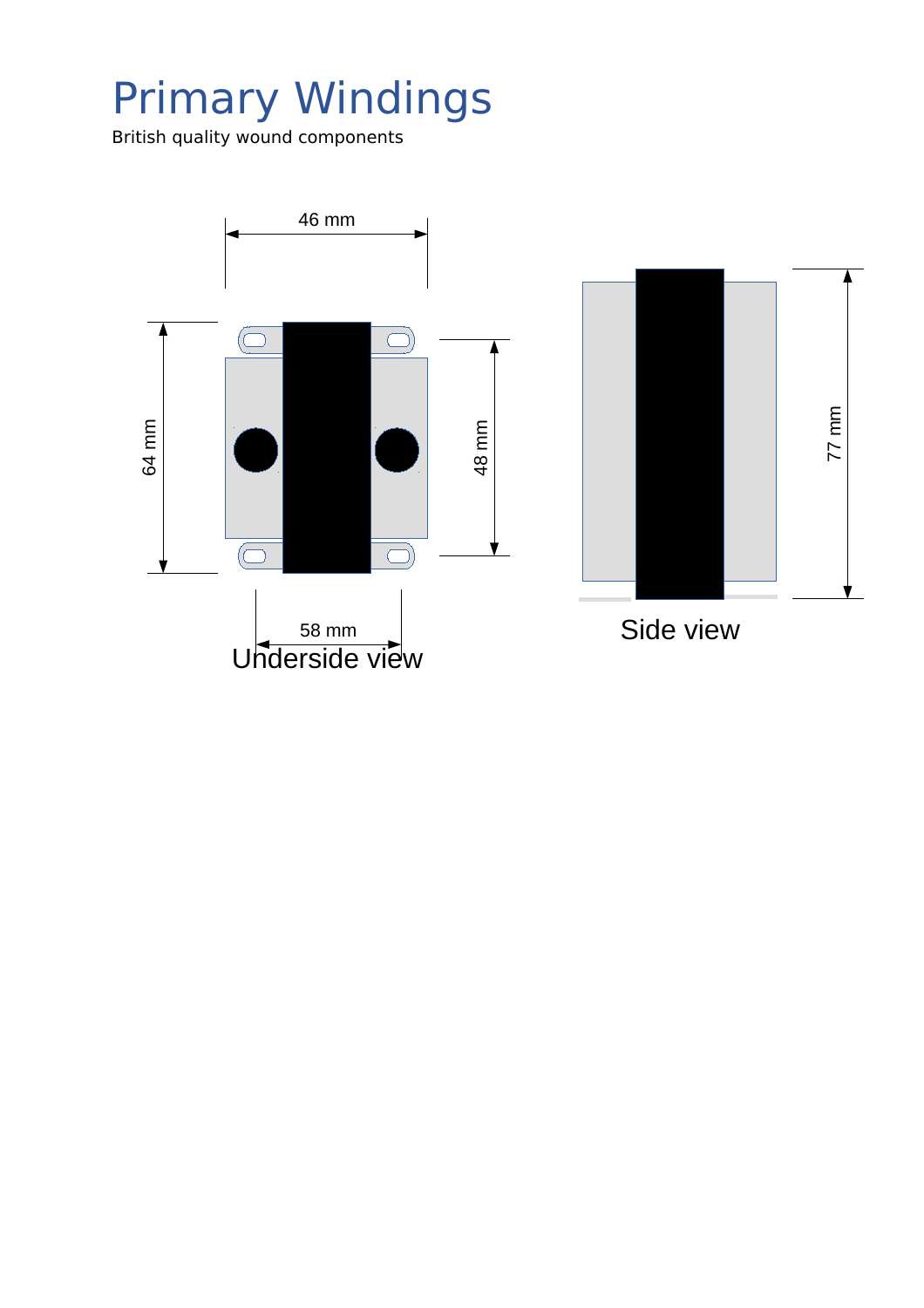British quality wound components

#### Drop through mounting details

Brigth zinc plated shroud on top.

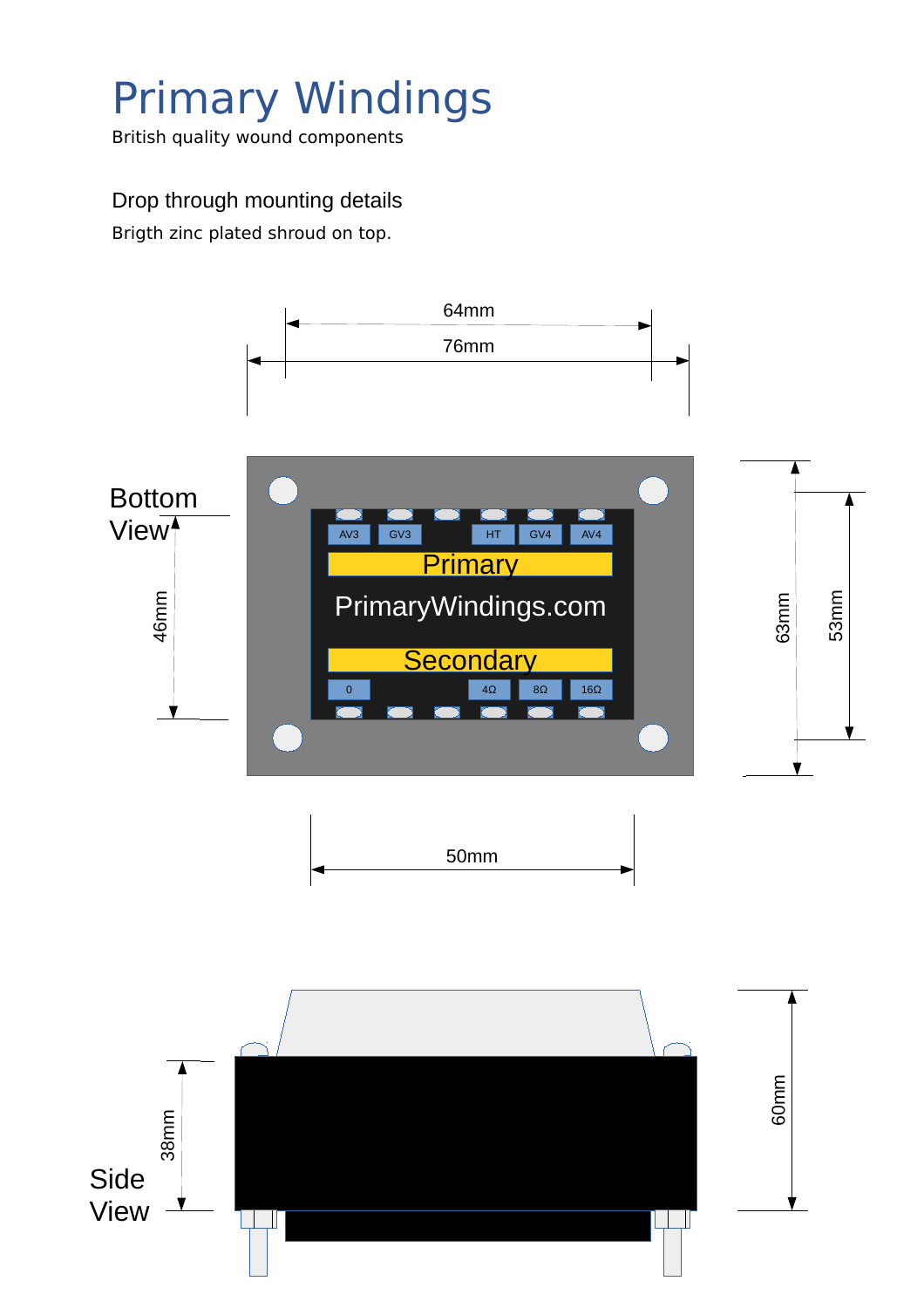British quality wound components

### Frame mounting details

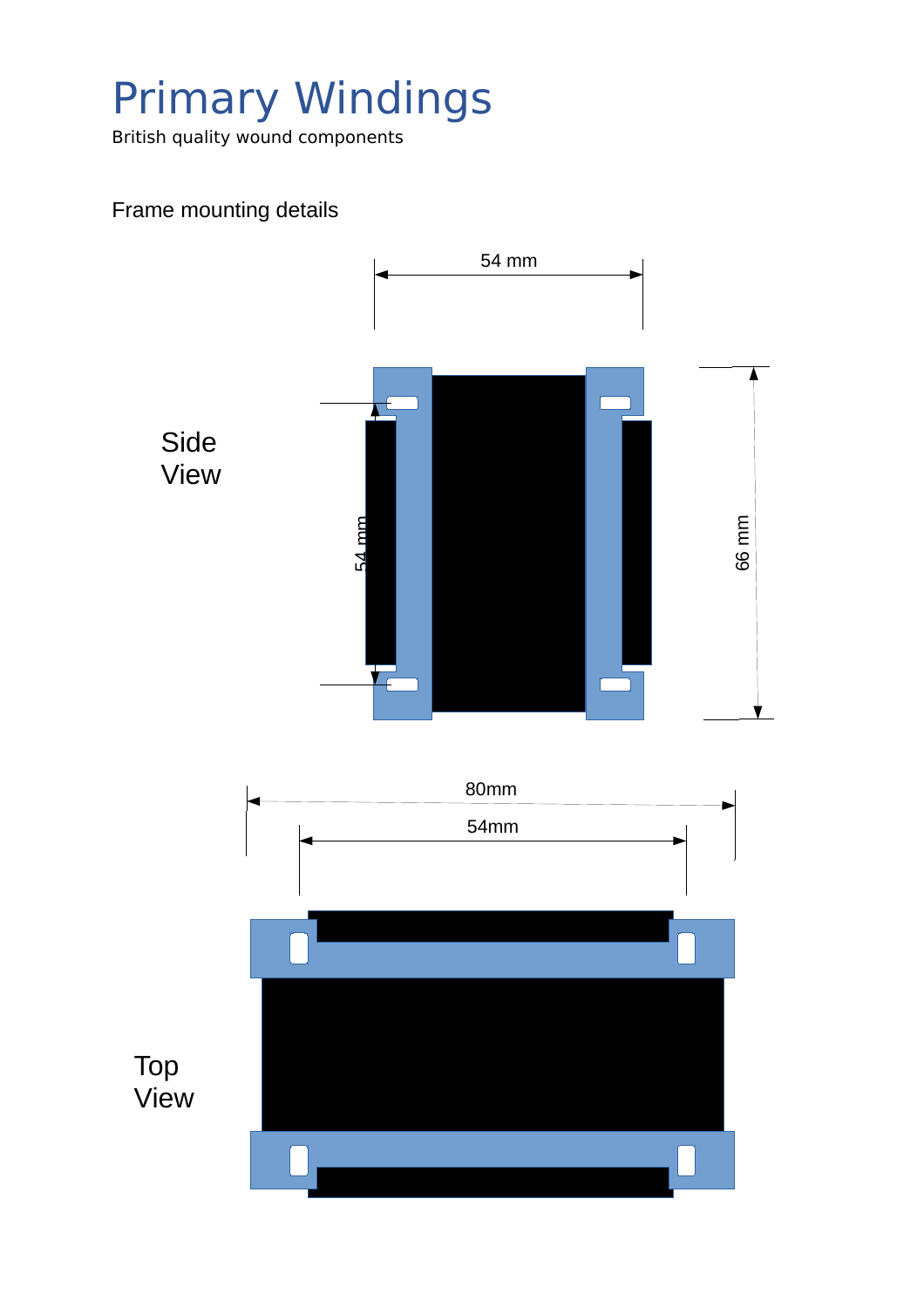British quality wound components

Pinout for both drop through and frame mountings

#### **Primary Side pinout**

| Pin number | Use                 |
|------------|---------------------|
| 18         | V3 Anode            |
| 17         | V3 Grid<br>resistor |
| 15         | HТ                  |
| 14         | V4 Grid<br>resistor |
| 13         | V4 Anode            |

#### **Secondary Side pinout**

| Pin number | Use     |
|------------|---------|
|            | Ov      |
| 10         | 4 Ohms  |
| 11         | 8 Ohms  |
| 12         | 16 Ohms |